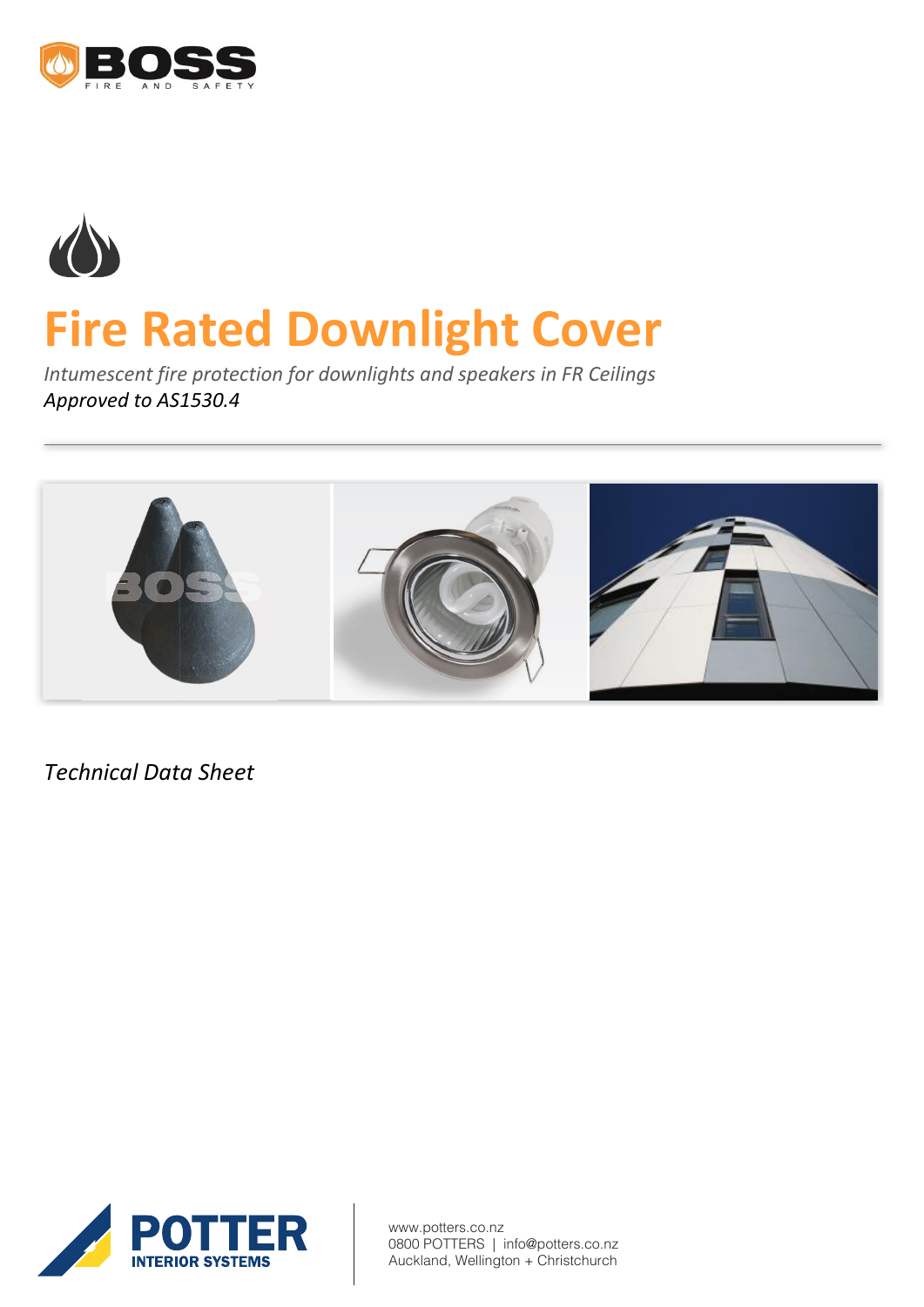

# **KEY BENEFITS**

- 2 hours fire rating to AS 1530.4
- Fast and simple installation
- Cost effective
- Installed from below or above the ceiling
- No electrician required
- Excellent thermal and acoustic properties

### **INTRODUCTION**

With today's rigorous standards in fire safety for residential and commercial buildings, BOSS Fire & Safety offer the perfect solution for maintaining the integrity of Fire Rated ceiling when using downlights.

Traditionally, the installation of downlights means the ceiling's fire rating would be compromised, and the previous options that exist to maintain the fire rating have been less than satisfactory. Many products on the market are known as 'heat resistant' which is not a compliant Fire Rated solution, or are approved only to foreign codes such as British Standard.

BOSS Fire & Safety now offer an effective and low-cost solution, specifically for downlights, that is approved for up to 2-hours Fire Rating. The Fire Rated Downlight Cover is an intumescent hood that is installed on top of the downlight to provide 2hr protection to the ceiling.

#### **ADVANTAGES**

- Superior 2-hours rating, testing by CSIRO to AS1530 Part 4
- Provides excellent thermal and acoustic insulation
- Reduces risk of fire by separating combustible material from the hot downlight
- Simple installation, can be fitted in minutes. No drilling or screwing required
- **EXEC** Lightweight and flexible, it can be fitted from above or below ceiling
- Suitable for plasterboard, concrete or suspended ceilings
- Ventilated to reduce heat build up
- Cost effective

#### **ORDERING INFORMATION**

| <b>Part ID</b> | <b>Size</b> | <b>Dimensions</b> | <b>Cut out Size (dia)</b> |
|----------------|-------------|-------------------|---------------------------|
| <b>DLC150</b>  | Small       | 150 x 150         | 50mm - 75mm               |
| <b>DLC200</b>  | Medium      | 200 x 200         | 75mm - 100mm              |
| <b>DLC250</b>  | Large       | 250 x 250         | 100mm - 140mm             |

#### BOSS Downlight Covers properly installed:



BOSS Downlight Covers after a fire, activated and expanding to seal the ceiling penetration: